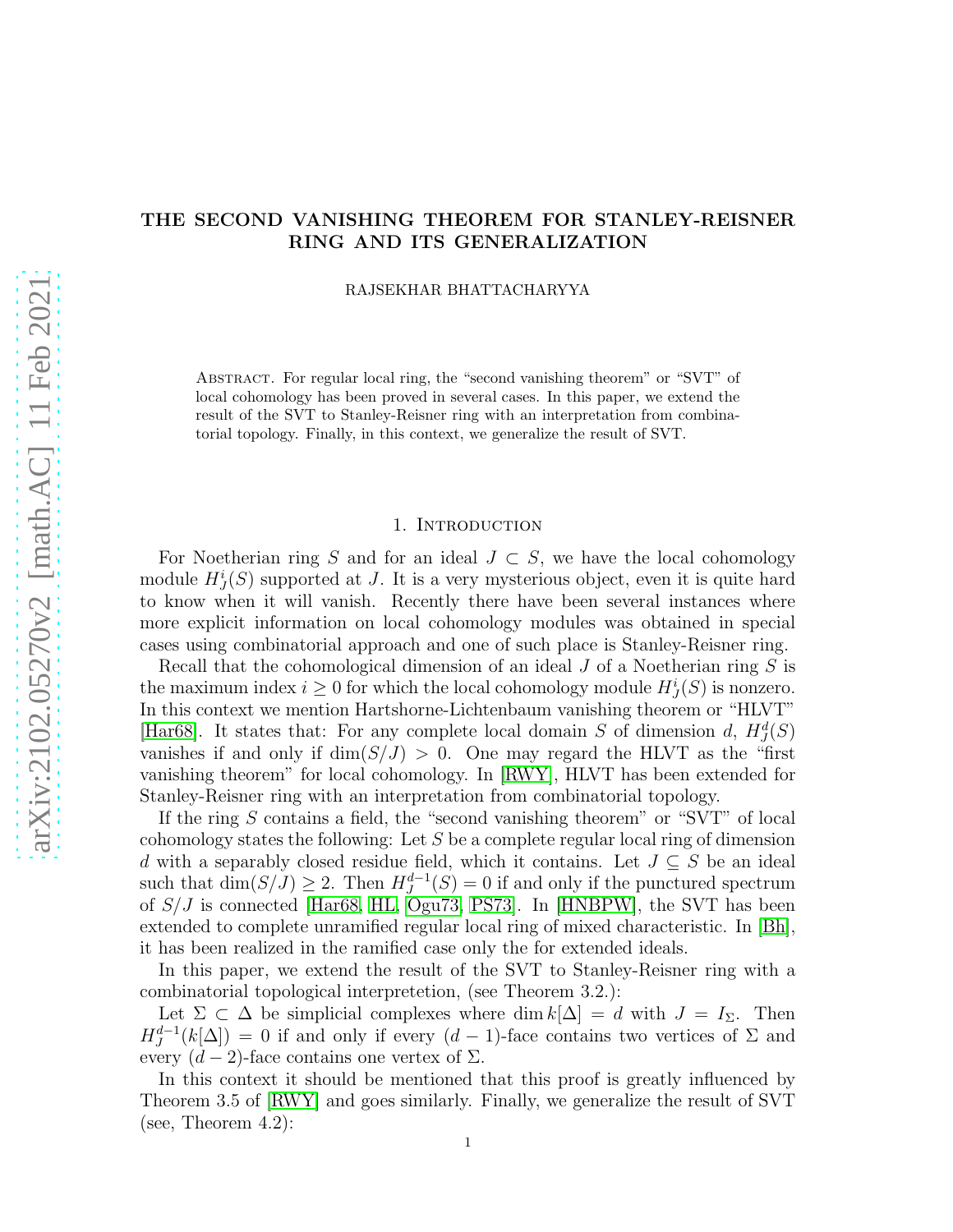Let  $\Sigma \subset \Delta$  be simplicial complexes where dim  $k[\Delta] = d$  with  $J = I_{\Sigma}$ . For some fixed  $n \leq d-1$ ,  $H_J^{\tilde{d}-n+1}(k[\Delta]) = 0$  if and only if for every  $1 \leq i \leq n$ , every  $(d-i)$ -face of  $\Delta$  contains  $n-i+1$  vertices of  $\Sigma$ .

# 2. Preliminaries

In this section, we recall some basic results from combinatorial topology. For general references we refer [\[Bj\]](#page-3-7) and [\[Mu\]](#page-3-8).

For  $[n] = \{1, 2, \ldots, n\}$ , let  $\Delta \subset 2^{[n]}$  be a simplicial complex i.e., if  $F \in \Delta$ and  $G \subset F$ , then  $G \in \Delta$ . For  $\mathbf{a} \in \mathbb{Z}^n$ , we define the following support subsets of  $[n] = \{1, 2, \ldots, n\}$ :  $\text{supp}_{+} a = \{i : a_i > 0\}$ ,  $\text{supp}_{-} a = \{i : a_i < 0\}$  and supp  $\mathbf{a} = \{i : a_i \neq 0\}$ . Let  $S = k[x_1, \ldots, x_n]$  be a polynomial ring over a field k. If  $F \in \Delta \subset 2^{[n]}$ , then we write square-free monomial  $x_1^{a_1}$  $x_1^{a_1} \ldots x_n^{a_n} = x^F$ , when  $F = \text{supp } a$ .

For a simplicial complex  $\Delta$ , the Stanley-Reisner ideal of  $\Delta$  is the square-free monomial ideal,  $I_{\Delta} = \{x^F : F \notin \Delta\}$ . We define the Stanley-Reisner ring as  $S/I_{\Delta} = k[\Delta]$ . Let  $\Sigma \subset \Delta \subset 2^{[n]}$  be two simplicial complexes. Then we have Stanley-Reisner ideals  $I_{\Delta} \subset I_{\Sigma}$ . In  $k[\Delta]$ , we denote the image of  $I_{\Sigma}$  by J.

Given a face  $F \in \Delta$ , we can define three subcomplexes, called the star, deletion, and link of F inside  $\Delta$ , as follows:  $\text{star}_{\Delta}(F) = \{G \in \Delta : G \cup F \in \Delta\}, \text{del}_{\Delta}(F) =$  $\{G \in \Delta : G \not\subset F\}$  and  $\text{lk}_{\Delta}(F) = \{G \in \Delta : G \cap F = \phi, G \cup F \in \Delta\}$ 

Now to prove the result of this paper, we need the following result, Theorem 3.2 of [\[RWY\]](#page-3-1):

**Theorem A.** Let  $\Sigma \subset \Delta$  be simplicial complexes and let  $\mathbf{a} \in \mathbb{Z}^n$ ,  $F_+ = \text{supp}_+ \mathbf{a}$  and  $F_{-} = \text{supp}_{-} \mathbf{a}.$  Then  $H_{J}^{i}(k[\Delta])_{\mathbf{a}} = \widetilde{H}^{i-1}(||\operatorname{star}_{\Delta}(F_{+})|| - ||\Sigma||, ||\operatorname{del}_{\operatorname{star}_{\Delta}(F_{+})}(F_{-})|| ||\Sigma||; k$ ) where  $\widetilde{H}^i(-,-;k)$  denotes  $i-th$  singular relative reduced cohomology and  $||\Delta||$  denotes the geometric realization of a simplicial complex  $\Delta$ .

Let Sd( $\Delta$ ) denote the barycentric subdivision of the simplicial complexes  $\Delta$ , see Section 15 of [\[Mu\]](#page-3-8) and also section 9 of [\[Bj\]](#page-3-7) for abstract simplicial complexes. Given a subcomplex  $\Sigma \subset \Delta$ ,  $\text{Sd}(\Delta - \Sigma)$  is the subcomplex of barycentric subdivision of  $\text{Sd}(\Delta)$  whose vertices are not the barycentre of any face of  $\Sigma$ .

We also need the following result, Lemma 4.7.27 of [\[BLSWZ\]](#page-3-9).

**Theorem B.** Let  $\Delta$  be a simplicial complex and let  $\Delta'$  and  $\Sigma$  be two subcomplexes. Then the pair of spaces  $(||\Delta|| - ||\Sigma||, ||\Delta'|| - ||\Sigma||)$  is relatively homotopy equivalent to the pair  $(Sd(\Delta - \Sigma), Sd(\Delta' - \Sigma))$ 

#### 3. main results

Before proving our main result, we need the following Lemma. In this context it should be mentioned that this proof is greatly influenced by Theorem 3.5 of [\[RWY\]](#page-3-1) and goes similarly.

**Lemma 3.1.** For  $\Sigma \subset \Delta$  and  $\dim \Delta = d - 1$ , if every  $(d - 1)$ -face of  $\Delta$  contains two vertices of  $\Sigma$  and if every  $(d-2)$ -face of  $\Delta$  contains one vertex of  $\Sigma$ , then we can remove every  $(d-1)$ -face and every  $(d-2)$ -face of  $Sd(\Delta-\Sigma)$ .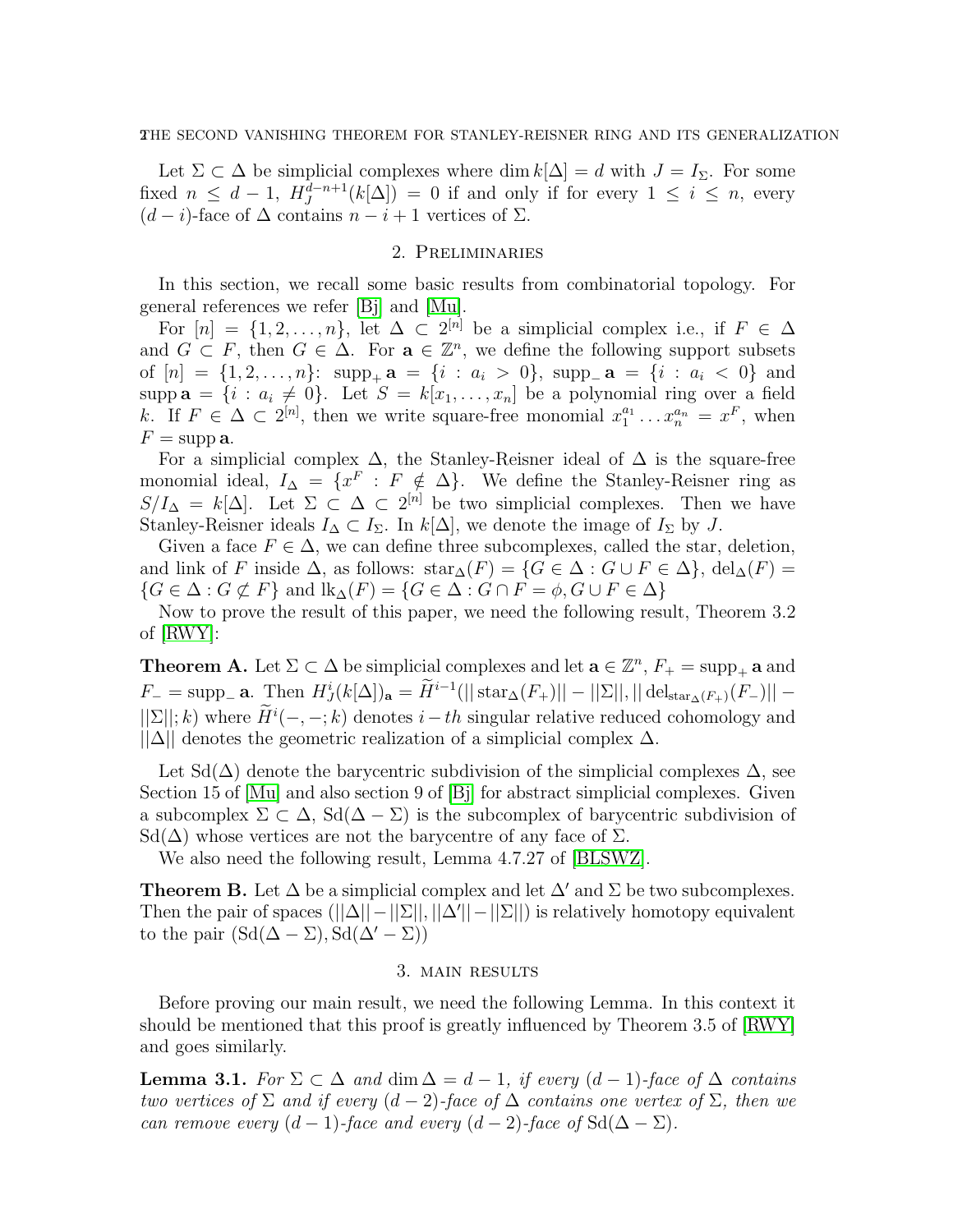*Proof.* Denote  $\text{Sd}(\Delta - \Sigma) = X$  and set  $D = d - 1, d - 2$ . To remove a D-face of X, we adopt the way of elementary collapse  $[B_i]$ , which states that, if we find a D-face which contains some  $D-1$ -face, but latter is not in any other D-face, we remove both of them. We claim that this process removes all D-faces of  $\text{Sd}(\Delta - \Sigma)$ .

If not, assume that after removing few D-faces, when we reach the simplicial complex  $X'$  and there exists one D-face in  $X'$  which can not be removed, i.e. there is a D-face in X' such that all of its  $(D-1)$ -faces lying in some other D-face, so that no further collapse is possible. Let  $\sigma$  be one of such D-faces in X', and let G be a D-face of X in which it lies, so that the barycenter  $b_G$  of G is one of its vertex. . Then  $\mathrm{lk}_{X'}(b_G)$  is a subcomplex of  $\mathrm{lk}_{\mathrm{Sd}(\Delta)}(b_G)$  which is the boundary of Sd G (since being a barycentre only for  $F \subset S \times G$ ,  $\{b_G\} \cup F$  is a face of  $S \times (\Delta)$ ). Since  $\sigma$  is in X', dim(lk<sub>X'</sub>(b<sub>G</sub>)) = dim(lk<sub>Sd( $\Delta$ )(b<sub>G</sub>)), and moreover any (D – 2)-face</sub>  $\tau$ ,  $(D-1)$ -face  $\tau \cup \{b_G\}$  is in two D-faces (otherwise, we could remove the face  $\sigma$ ). Thus we find  $\text{lk}_{X'}(b_G) = \text{lk}_{\text{Sd}(\Delta)}(b_G)$ . But this is a contradiction, since  $\text{lk}_{\text{Sd}(\Delta)}(b_G)$ should contain at least one vertex of  $\Sigma$ , while  $\mathrm{lk}_{X'}(b_G)$  should not contain any vertex of  $\Sigma$ .

Now we state the main result of this paper.

**Theorem 3.2.** Let  $\Sigma \subset \Delta$  be simplicial complexes where dim  $k[\Delta] = d$  with  $J = I_{\Sigma}$ . Then  $H_J^{d-1}(k[\Delta]) = 0$  if and only if every  $(d-1)$ -face contains two vertices of  $\Sigma$ and every  $(d-2)$ -face contains one vertex of  $\Sigma$ .

*Proof.* For the forward direction, we assume that some  $(d-2)$ -face F contains no vertex of  $\Sigma$  and we want to prove that for some multidegree **a**,  $H_J^{d-1}(k[\Delta])$  a  $\neq$ 0. We consider a multidegree **a** having  $F_+ = \text{supp}_+ \mathbf{a} = \phi$ ,  $F_- = \text{supp}_- \mathbf{a} =$ F. From Theorem A given in Section 2, we get  $H_J^{d-1}(k[\Delta])_a = \widetilde{H}^{d-2}(||\Delta|| ||\Sigma||, ||\text{del}_{\Delta}(F)|| - ||\Sigma||; k$  where we use the fact that  $\text{star}_{\Delta}(\phi) = \Delta$ . Now if we remove  $||\Delta|| - ||\Sigma|| - ||F||$ , using "exision" we get  $\widetilde{H}^{d-2}(||\Delta|| - ||\Sigma||, ||\operatorname{del}_{\Delta}(F)|| ||\Sigma||; k) = \overline{\widetilde{H}}^{d-2}(||F||, ||\partial F||; k)$ . Finally, going to the quotient space  $||F||/||\partial F||$ , we get  $\widetilde{H}^{d-2}(||F||, ||\partial F||; k) = \widetilde{H}^{d-2}(||F||/||\partial F||; k) = \widetilde{H}^{d-2}(\mathbb{S}^{d-2}; k) = k$ . Thus  $H_J^{d-1}(k[\Delta])_a \neq 0.$ 

For the other direction, we assume that every  $(d-1)$ -face contains two vertices of  $Σ$  and every  $(d − 2)$ -face contains one vertex of  $Σ$  and using Theorem A of Section 2, we need to show  $H_J^{d-1}(k[\Delta])_a = \widetilde{H}^{d-2}(||\operatorname{star}_{\Delta}(F_+)|| - ||\Sigma||, ||\operatorname{del}_{\operatorname{star}_{\Delta}(F_+)}(F_-)|| ||\Sigma||; k$  = 0 with  $F_+ \cup F_- \in \Delta$ . Since star $\Delta(F_+)$  can be of dimension atmost that of  $\Delta$ , we can assume  $F_+ = \phi$  and above reduces that we only need to show  $\widetilde{H}^{d-2}(||\Delta|| - ||\Sigma||, || \text{ del}_{\Delta}(F)|| - ||\Sigma||; k) = 0.$ 

Now instead of taking simplicial homology for the pair of spaces  $(||\Delta||-||\Sigma||, ||\det_{\Delta}(F)||-||\Sigma||$  $||\Sigma||$ , we can take the pair of spaces  $(Sd(\Delta-\Sigma), Sd(\text{del}_{\Delta}(F)-\Sigma))$ , where  $Sd(\Delta-\Sigma)$ is the subcomplex of barycentric subdivision of  $\text{Sd}(\Delta)$  whose vertices are not the barycentre of any face of  $\Sigma$ . Using Theorem B of Section 2, we get that  $\widetilde{H}^{d-2}(||\Delta|| ||\Sigma||, ||\operatorname{del}_{\Delta}(F)|| - ||\Sigma||; k) = \widetilde{H}^{d-2}(\operatorname{Sd}(\Delta - \Sigma), \operatorname{Sd}(\operatorname{del}_{\Delta}(F) - \Sigma)).$ 

Now from above Lemma we have shown that we can remove every  $(d-1)$ -face and  $(d-2)$ -face of Sd( $\Delta - \Sigma$ ) and this leads to the desired result.